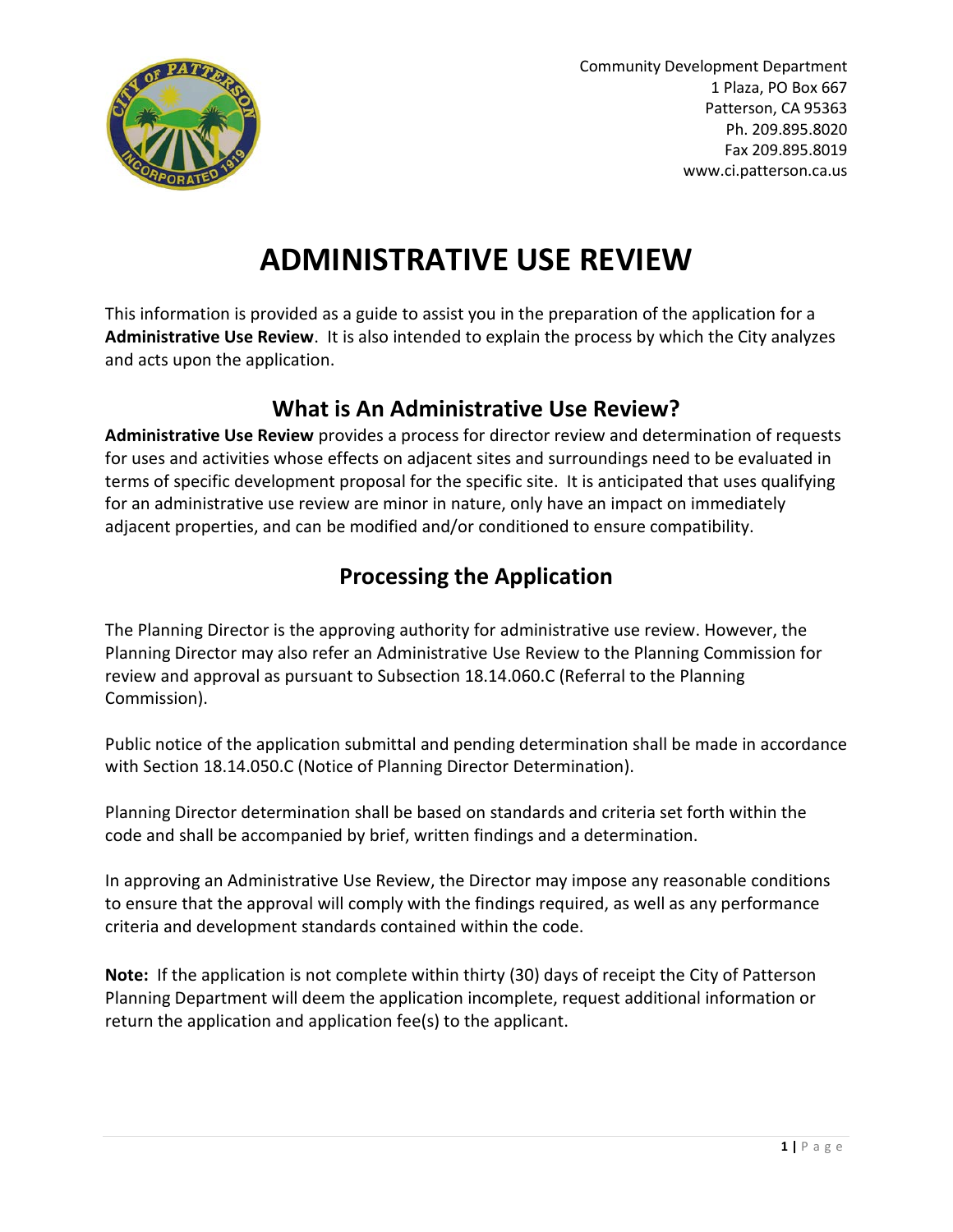

#### **Procedure**

Review:

- 1. Submit Application.
- 2. Staff Review Application for Completeness.
- 3. Staff Evaluation of Application.
- 4. Approved at Staff Level, however the Planning Director may refer to the Planning Commission for review and approval

#### **Decisions and Appeal Process**

After the Community Development Department has rendered a decision, you will receive written communication of this determination, and if approved, any conditions of the approval. Any interested party, aggrieved by the determination of the Community Development Department, may appeal this decision to the Planning Commission within ten business days after such date of determination. Approval of the application is not in effect until the appeal period has expired, or any appeal filed has been acted upon by the Planning Commission. Appeals must be made in written form, addressed to the Planning Commission and accompanied by the required fee of \$605.00.

### **Building Permits**

This is not an application for a building permit. When the Administrative Use Review process has been completed, a separate building permit application may be required (depending on the project). Building permits will not be issued until the appeal period for this application has expired, or any appeal filed has been acted upon by the Planning Commission. Please contact the Building Department for building permit applications and information.

### **Required Findings**

In order to grant approval of an Administrative Use Review, the Community Development Department must determine that this project complies with the following:

> That the proposed use is allowed within the applicable zoning district and complies with all other applicable provisions of this zoning code, municipal code, general plan, and any applicable specific plans or city regulations/standards.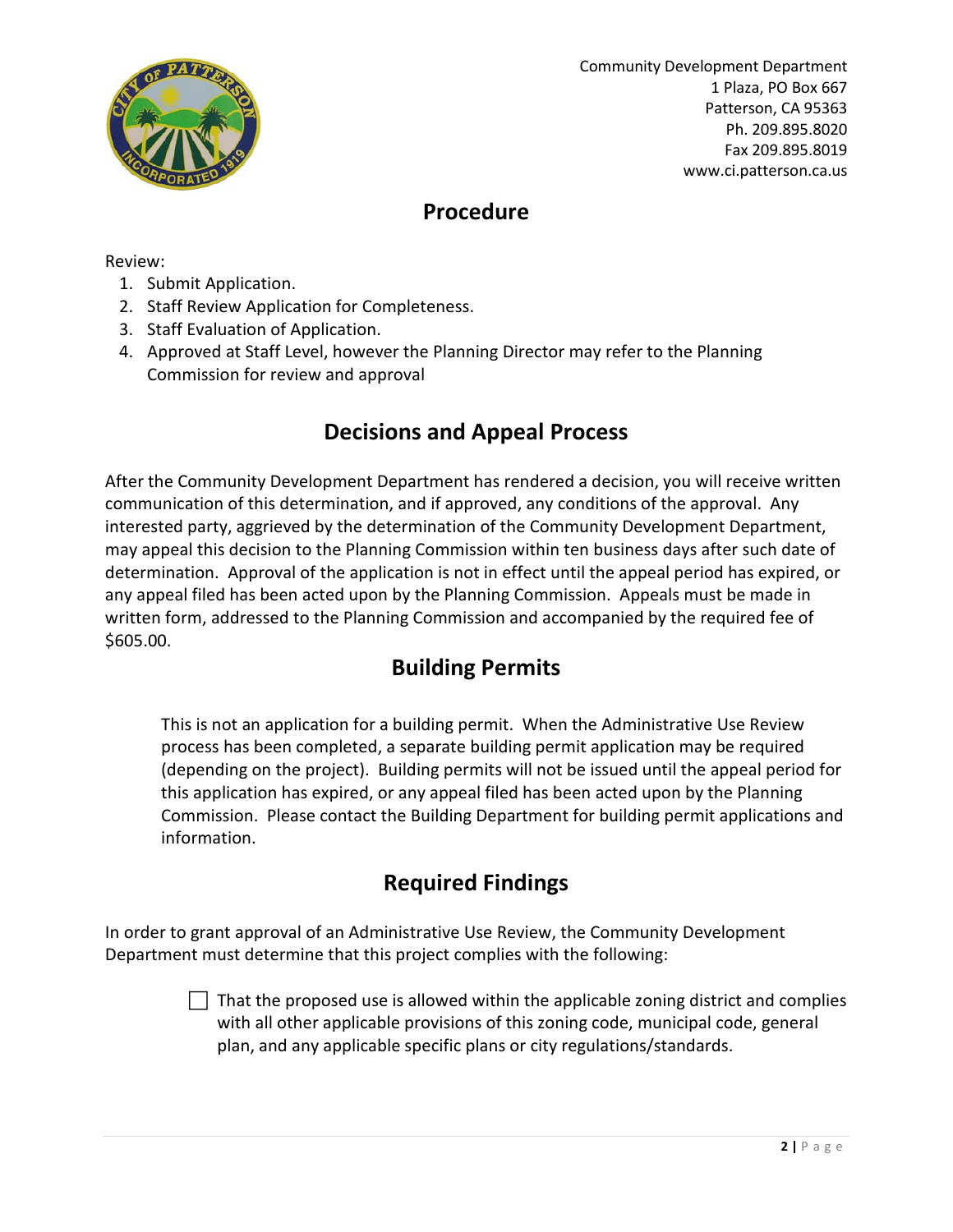

 $\Box$  That the site is physically suited for the type, density, and intensity of the proposed use, including access, utilities, and the absence of physical constraints, and can be conditioned to meet all related performance criteria and development standards.

 $\Box$  Granting the permit would not be detrimental to the public interest, health, safety, convenience, or welfare, or materially injurious to persons, property, or improvements in the vicinity in which the project is located.

### **Application Submittal**

#### **This application must be accompanied by the following:**

| A written statement of operational characteristics (type of use, hours of operation,<br>number of employees, vehicles, etc.);          |
|----------------------------------------------------------------------------------------------------------------------------------------|
| A written explanation of why the proposed use will meet the required findings (see<br>"Required Findings").                            |
| Proof of owner's interest in the property (copy of deed, tax bill, etc).                                                               |
| Owner's concurrence in the application (if owner does not sign the application).                                                       |
| A location map.                                                                                                                        |
| A site plan (including parking stalls, circulation lanes, access, location of buildings<br>and setbacks, etc);                         |
| Proposed building elevations (dimensions);                                                                                             |
| Floor plans (show proposed seating if restaurant or public assembly area);                                                             |
| Landscaping and irrigation plan (if applicable) and a review fee of \$210.00;                                                          |
| Proposed signage and on-site lighting;                                                                                                 |
| A written list of any other permits or approvals required or already obtained for<br>this project (include agency, permit # and date); |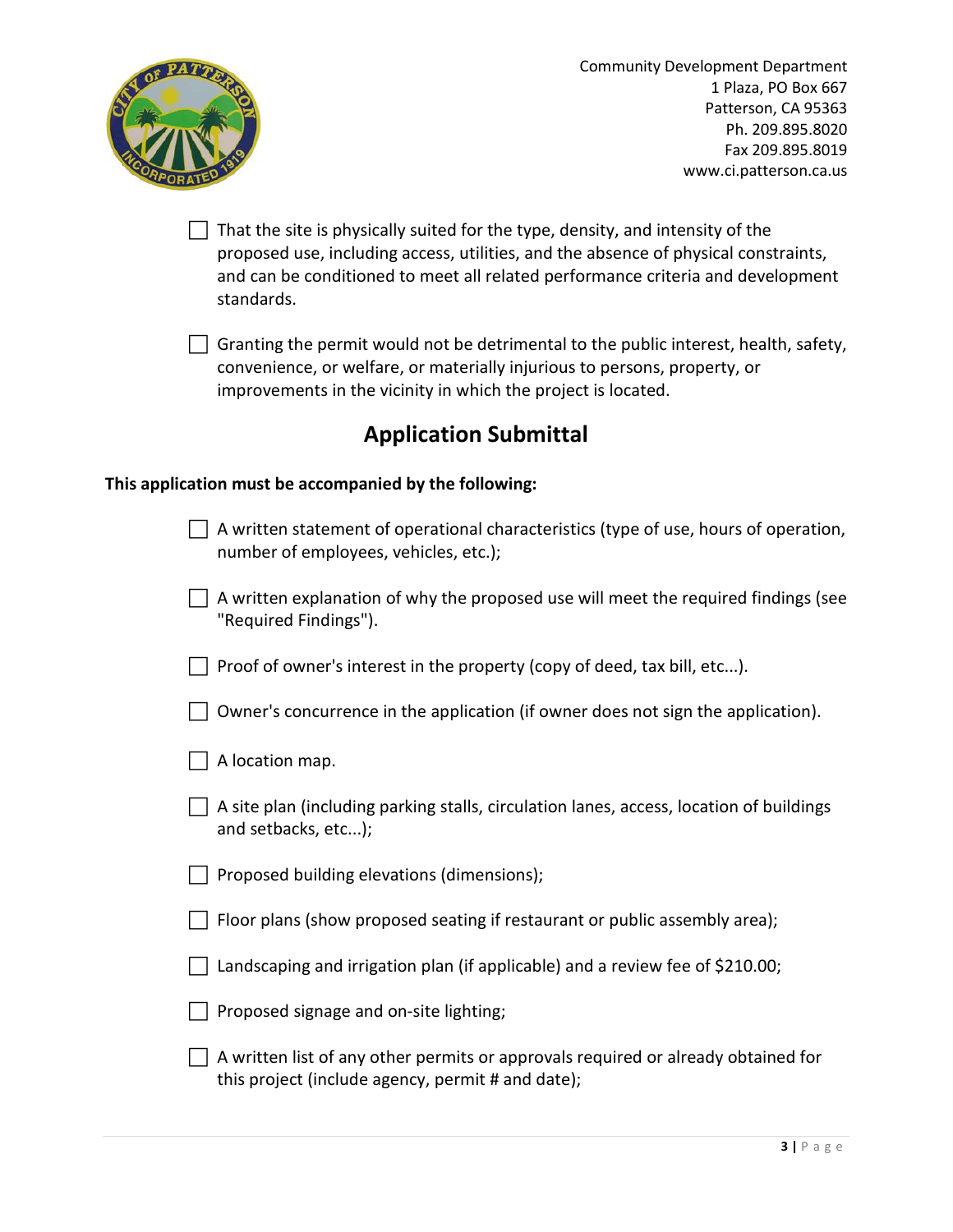

Application Fee \$300.00 (due at time of submittal)

#### **Note: At least one copy of all maps, site plans, floor plans, etc. must be provided as an 8 ½" x 11" reproducible copy.**

Additional information may be required by the Community Development Department during review of your application. Environmental assessment is required for all projects. If your project is not categorically exempt, environmental documents will be prepared and filed at the applicant's cost.